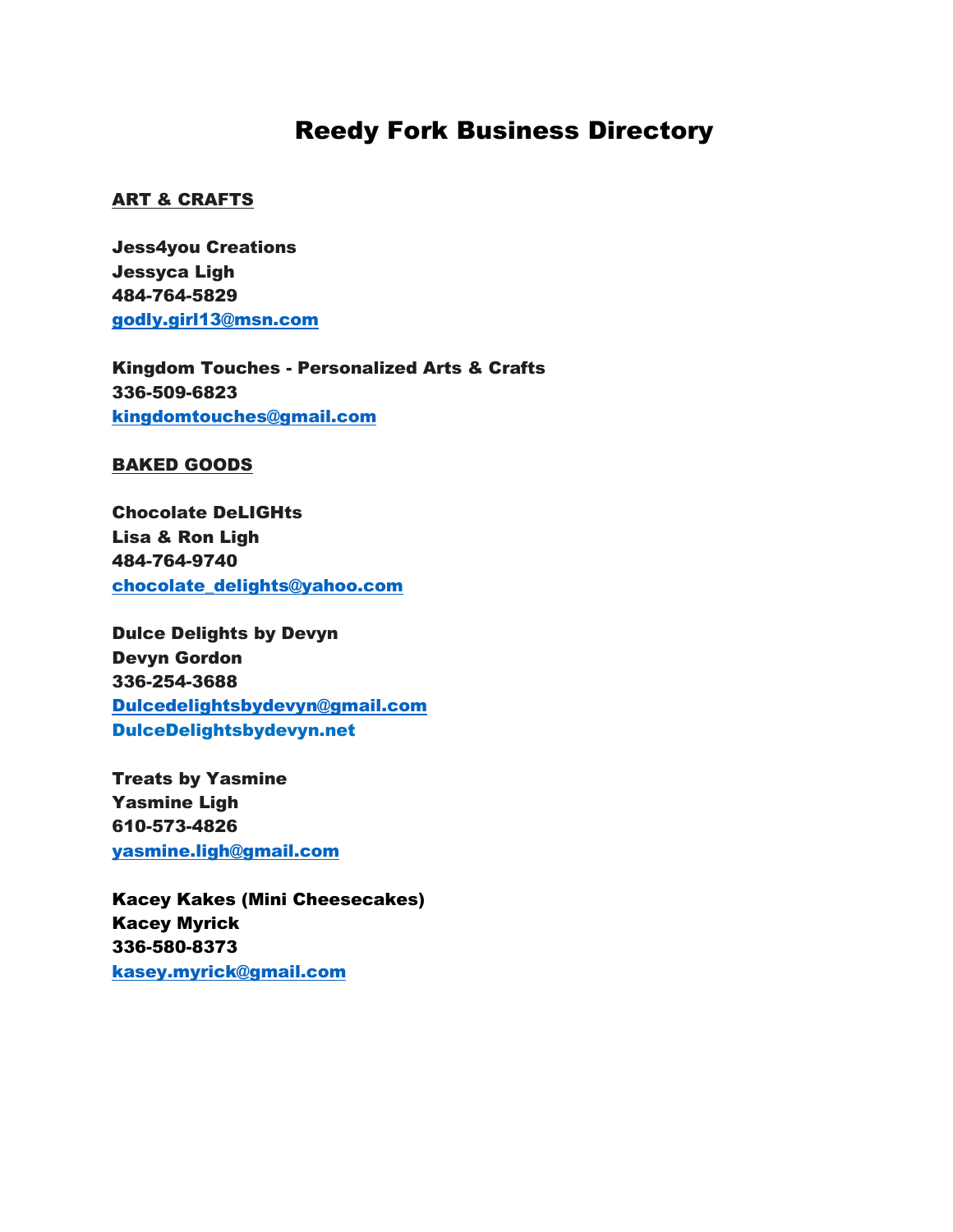# BEAUTY

Beauty Salon, One Stop Shop Poochie's Hair & Nails Brenda Ferrell 336.709.6321 [poochieshairandnails@gmail.com](mailto:poochieshairandnails@gmail.com)

Fabulous Nails By Krista, Independent Colorstreet Stylist Krista Parham Phone: 336-408-3841 **[kwitparham336@gmail.com](mailto:kwitparham336@gmail.com) [www.colorstreet.com/fabulousnailsbykrista](http://www.colorstreet.com/fabulousnailsbykrista)**

Mary Kay Independent Beauty Consultant Ann Mock 336-340-6610 **[Mkann2021@gmail.com](mailto:Mkann2021@gmail.com) www.markkay.com/AMock2021**

## BOOKKEEPING

TLC Bookkeeping, Inc. Teresa K. Jonas 4306 Pepperbush Drive Greensboro, NC 27405 336-420-6386 [tlcbooks123@gmail.com](mailto:tlcbooks123@gmail.com)

## BROKER

Majestic Realty & Property Consultants, LLC Asia Graham (336)-897–6421 Mobile Asiatherealtor1@gmail.com Majestic-realty.org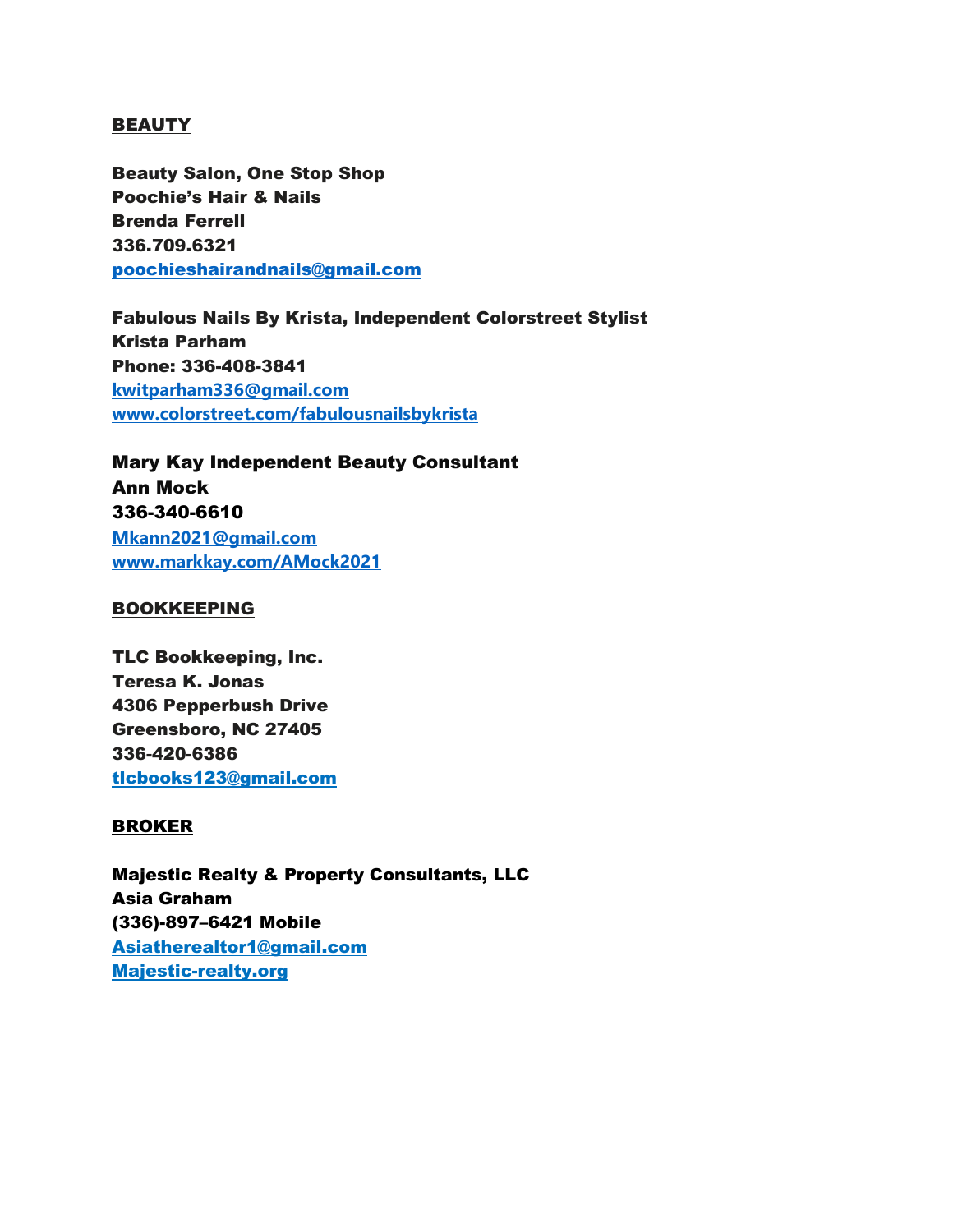## CATERED FOOD

Cupcake Jazzy Jams Cherrea Martin (336) 404-9216 [cherream27@yahoo.com](mailto:cherream27@yahoo.com)

Kocktails with K Mobile Bartending and Sweet Treats Service Kimberly Simpson 980-209-2153 **[kocktailswithk@gmail.com](mailto:kocktailswithk@gmail.com) Instagram: @kocktails\_with\_k**

Mac & Cheese Ministry Inc. Rashelle Brooks (919) 792-8094 [macncheeseministry@gmail.com](mailto:macncheeseministry@gmail.com) mkt.com/macncheeseministry

Nelly~B's Fish Fry & Catering (336)684~3850 Tenell Blackwell Christa Blackwell [NellyBFishFry@gmail.com](mailto:NellyBFishFry@gmail.com) "We do more than just fish"

Simply Sweet by Amanda Amanda Fruster 336-681-5169 [simplysweetbyamanda@gmail.com](mailto:simplysweetbyamanda@gmail.com)

#### CLEANING SERVICE

Clean of the South Cleaning Service Antwinette Hughes 336-340-5643 [cleanofthesouthnc@gmail.com](mailto:cleanofthesouthnc@gmail.com)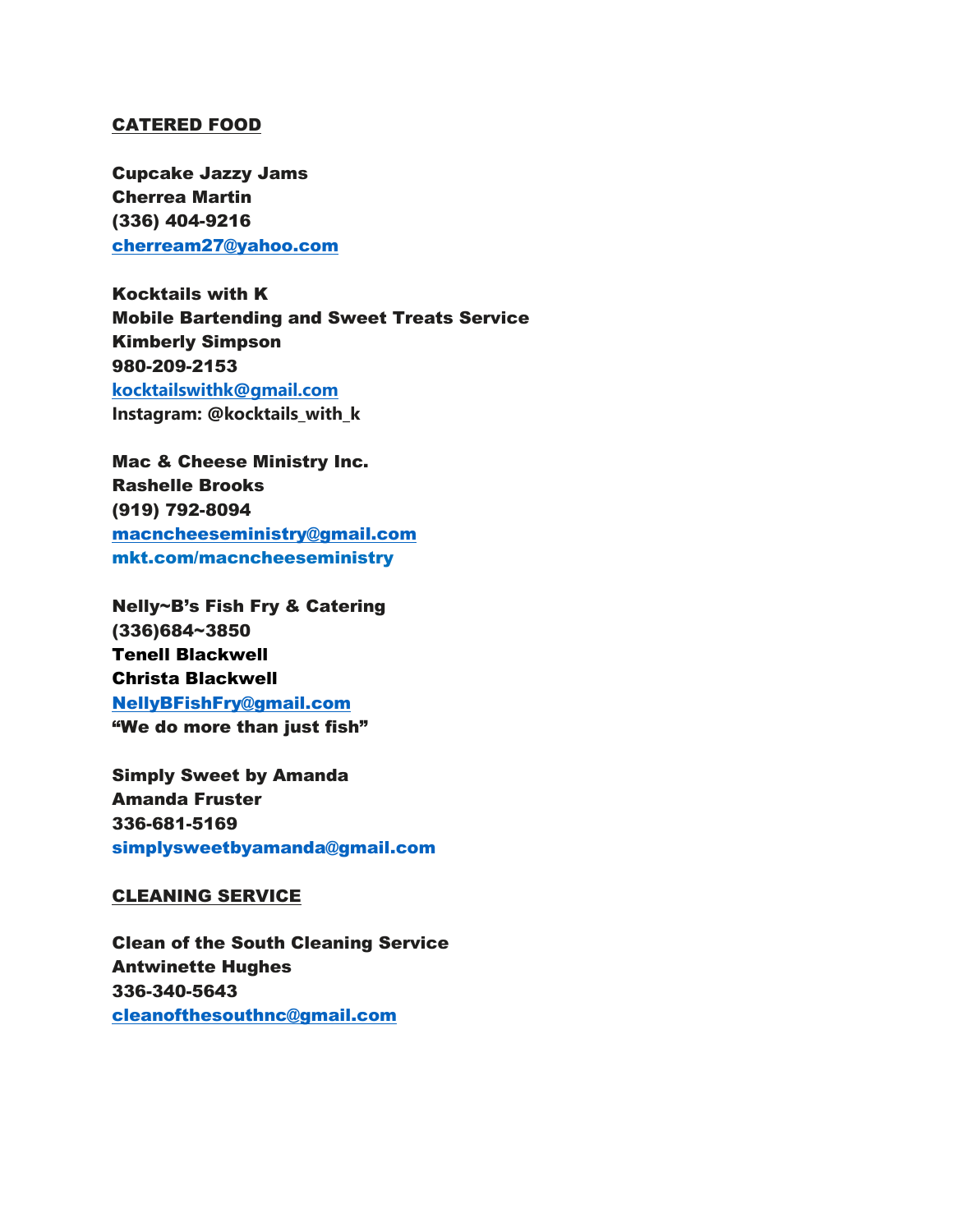# CREDIT

Credit Repair/Financial Counseling/Tax Services SummaCumLaude4.0 Tenell Blackwell (336)684~3850 [SummaCumLaude17@gmail.com](mailto:SummaCumLaude17@gmail.com)

Credit Restoration, Debt Elimination, Pay Raise Strategies Levi and Judah Enterprises Contact: Jeffrey Hardy <https://www.mwrfinancial.com/JCHardy20>

## ENTERTAINMENT

Dubstar Sounds DJ - Entertainment Gilmore Williams 646-637-1046 [papchowmni@gmail.com](mailto:papchowmni@gmail.com)

#### FINANCIAL SERVICES

3:16 Consulting Group G. Meadows, Principal Mobile: 336.469.1510 [g\\_meadows@316ConsultingGroup.com](mailto:g_meadows@316ConsultingGroup.com)

Services: Debt Elimination Strategies (9 years or less), Income Protection & Maximization; Tax-free Retirement Income Planning

The Debt Crusher / Financial Coach Sylvia Tarpley 336-295-3306 thedebtcrusher.org [tarpley.sylvia@gmail.com](mailto:tarpley.sylvia@gmail.com)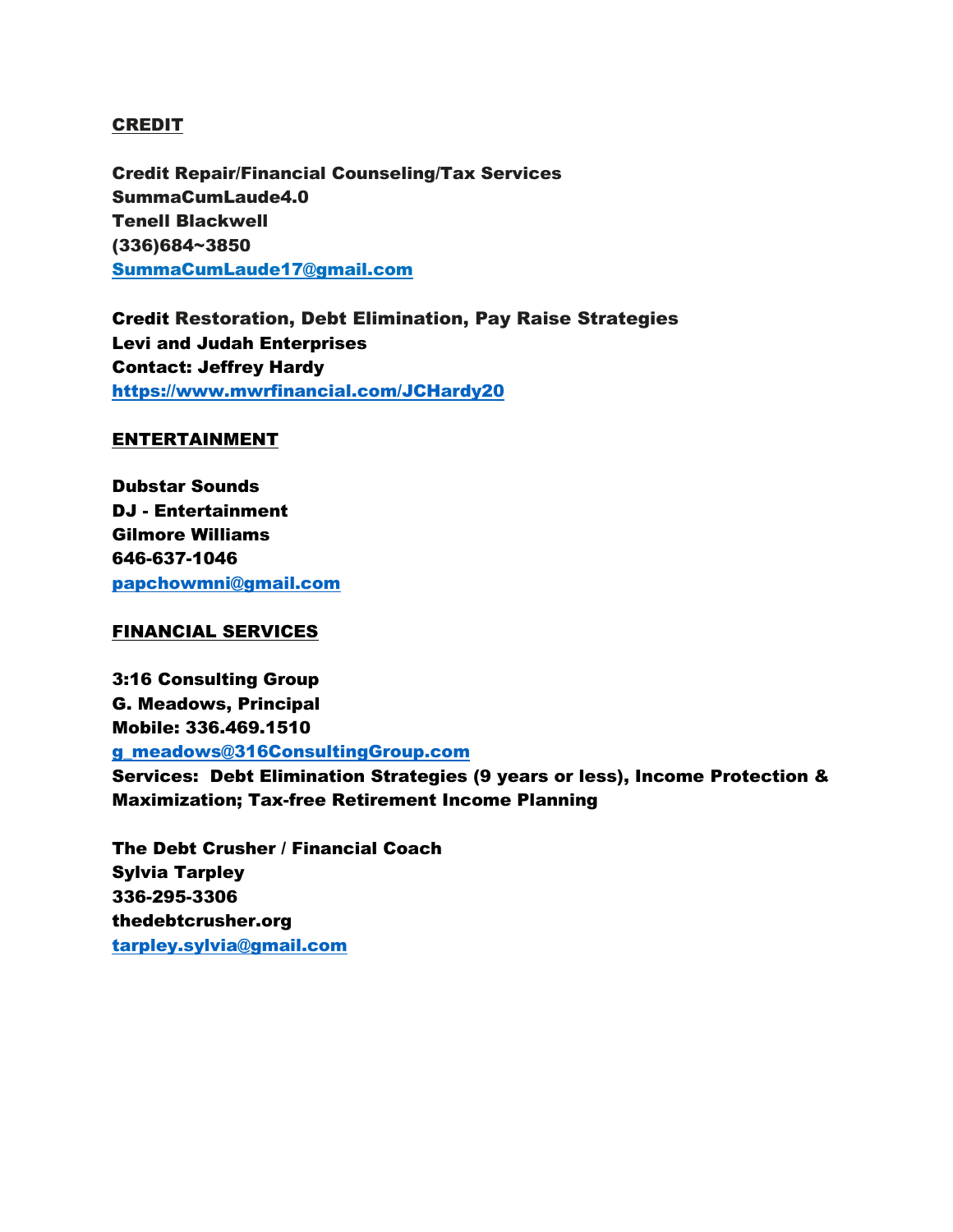# GIFTS

Thirty-One Gifts, Independent Senior Consultant Leslie Dupuis 336-209-2416 [leslie\\_dupuis@yahoo.com](mailto:leslie_dupuis@yahoo.com)

Whispering Wanderer - Soaps, Signs & More Melaine Deets 336-587-3484 [whisperingwanderer123@gmail.com](mailto:whisperingwanderer123@gmail.com)

## HEALTH

Life Changer Total Life Changes Jaz Brown Mobile (336) 655-8453 <https://retail.totallifechanges.com/Jaz.Brown> Mrsjazminebrown@gmail.com

Remedies 4 Life LLC CBD and Essential Oils & Diffuser Jewelry Kristin Mobley (704) 779-1370 [remedies4life.llc@gmail.com](mailto:remedies4life.llc@gmail.com)

#### HOME IMPROVEMENT

Norton Paint & Pressure Washing Donald Norton 336-456-1393 [dnortonpaint@aol.com](mailto:dnortonpaint@aol.com)

On Point Painting & Interior Design Alberto Guerrero 336.508.2520 **[On.paintdesign@gmail.com](mailto:On.paintdesign@gmail.com)**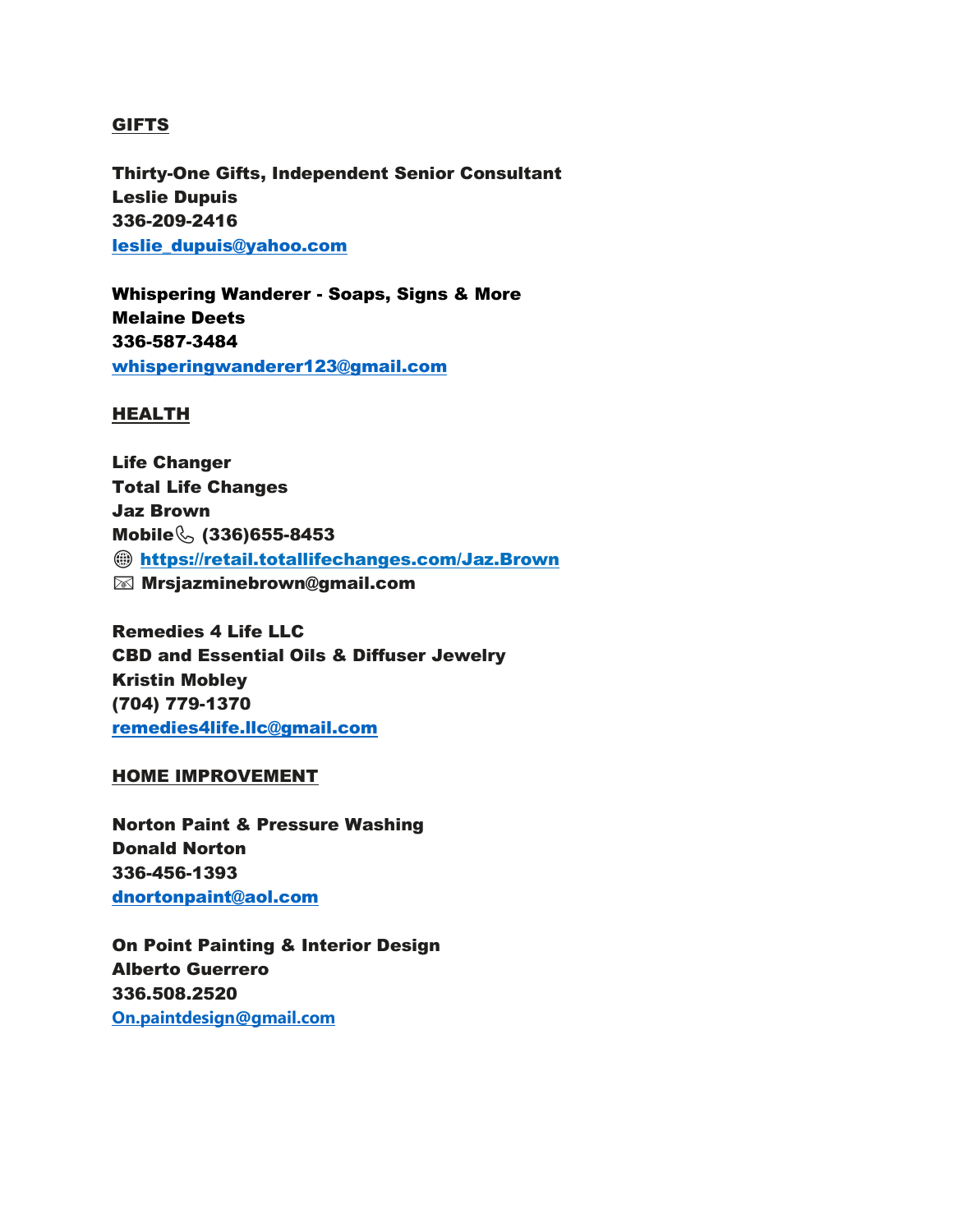#### INSURANCE

The Alliance Life Insurance/Mortgage Protection/ Funeral/burial expenses Rolando Mendez Office:336-568-1951 [rmendez@naaleads.com](mailto:rmendez@naaleads.com)

Health Markets Adam Lindsay 336-601-5111 [alindsay@healthmarkets.com](mailto:alindsay@healthmarkets.com) healthmarkets.com/alindsay

Piedmont Triad Insurance Meredith McKinney, CISR 336-282-5555 Hours M-Th:8:30-5:00 & Friday: 8:30-4:00 [meredith@ptiagency.com](mailto:meredith@ptiagency.com)

#### **JEWELRY**

The Dazzled Diva Jewelry (Custom/Handmade) Tolori Freeman 252-214-8414 [info@thedazzleddiva.com](mailto:info@thedazzleddiva.com) Thedazzleddiva.com

#### LAWN CARE

McMillan Services and Lawn Care 866-868-1183 / cell 336-706-7175 [www.mservices336.com](http://www.mservices336.com/)

Mow Better Lawn Maintenance Tony's Triad Landscaping LLC Antonio Morehead **Tony Morehead** 336-509-5927 336-541-2910 [amorehead@triad.rr.com](mailto:amorehead@triad.rr.com)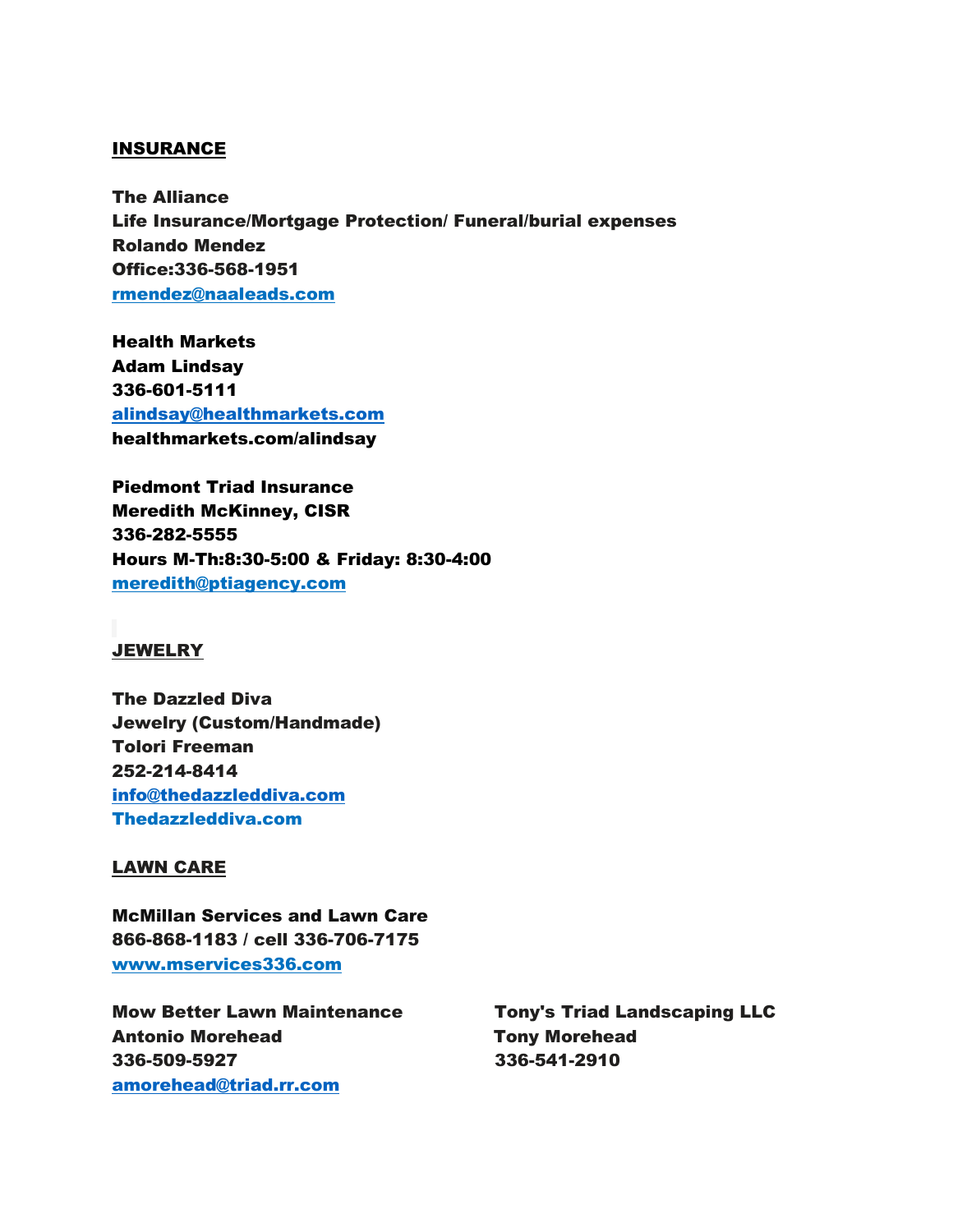Professor Cutz, LLC Tyrell Watkins 336-459-0547 [info@professorcutzllc.com](mailto:info@professorcutzllc.com)

## MARKETING

Blue Bird Digital Jamain "Jay" Freeman 252-214-8422 [jay@bluebirrddm.com](mailto:jay@bluebirrddm.com) Bluebirddm.com

Freeman Multimedia Jamain "Jay" Freeman 252-214-8422 [jamain@freemanmultimedia.com](mailto:jamain@freemanmultimedia.com) Freemanmultimedia.com

# **NOTARY**

A Gift Notary Notary Public Kimberly Simpson 910-386-3979 **[agiftnotary@gmail.com](mailto:agiftnotary@gmail.com)**

Signing It Right Coleen Payne 919-699-3134 [paynesinnc@nc.rr.com](mailto:paynesinnc@nc.rr.com)

#### **PHOTOGRAPGHY**

Alpha Shots Photography Specializing in wedding and portrait photography Kevin Greene (910) 229-9743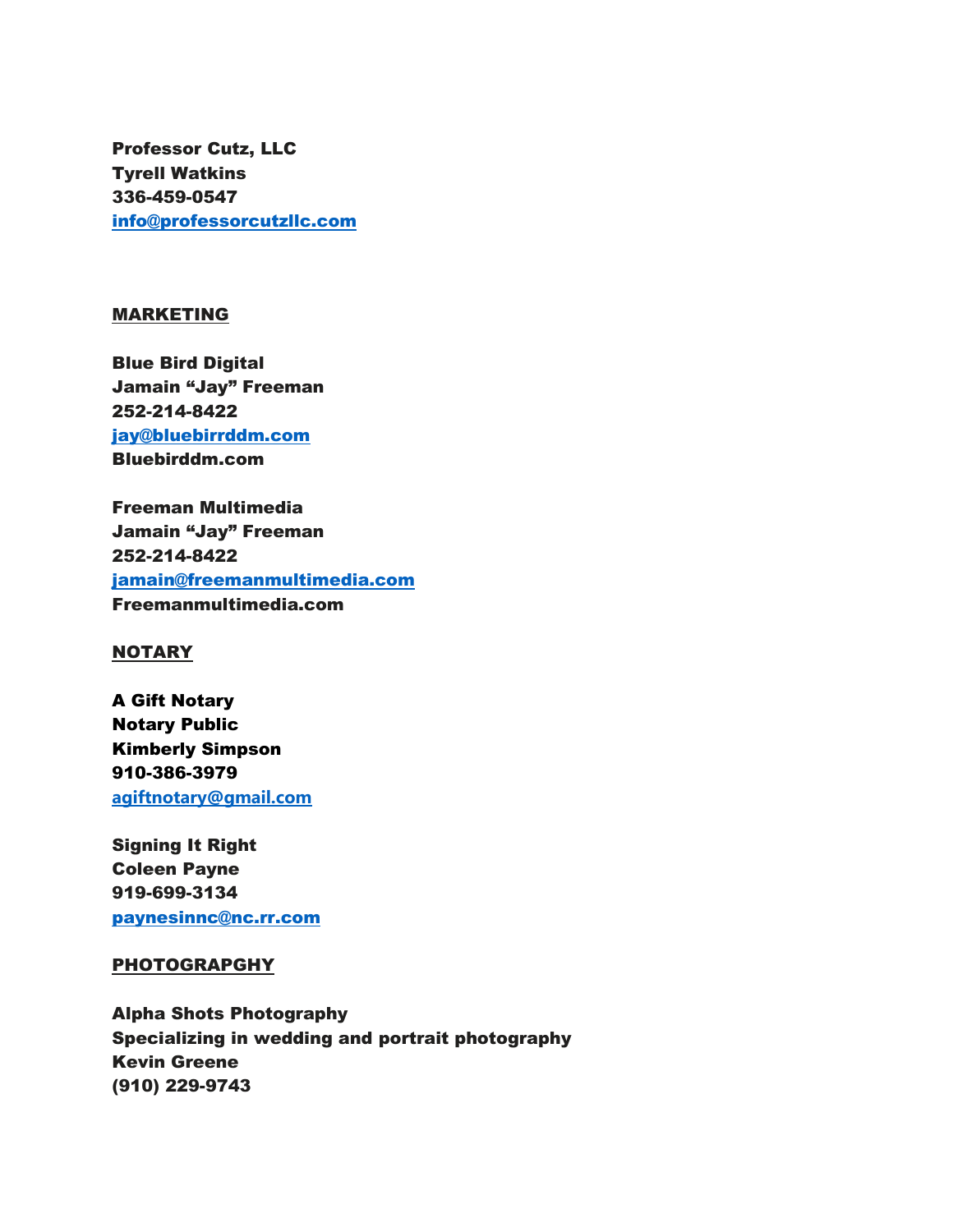[info@alphashotsphotography.com](mailto:info@alphashotsphotography.com) [www.alphashotsphotography.com](http://www.alphashotsphotography.com/)

Chasing Light Photography Andrea Richardson 336-509-6823 [chasinghislight@gmail.com](mailto:chasinghislight@gmail.com)

H.L. Photography and Art Hannah Lackey 719-287-4695 hlphotographyandart@gmail.com [www.hlphotographyandart.com](http://www.hlphotographyandart.com/)

## REAL ESTATE

Coldwell Banker Triad, Realtors Real Estate Kaylee Aleshire 218-343-8999 [aleshire.properties@gmail.com](mailto:aleshire.properties@gmail.com)

Dominion Realty Melvina Smith 336-706-3221 [melivna@dominionrealtyllc.com](mailto:melivna@dominionrealtyllc.com)

eXp Realty, LLC Jaz Brown, REALTOR®/Broker Mobile (336) 655-8453 jazmine.brown@exprealty.com jazbrown.realtor@gmail.com [https://jazminebrown.exprealty.com](https://jazminebrown.exprealty.com/)

Keller Williams Realty Cassandra Goodwin Cell 336-601-1544 Office 336-992-0200 [cassandra.goodwin@kw.com](mailto:cassandra.goodwin@kw.com) cassandragoodwin.kwrealty.com

The Linear Group at Keller Williams Realty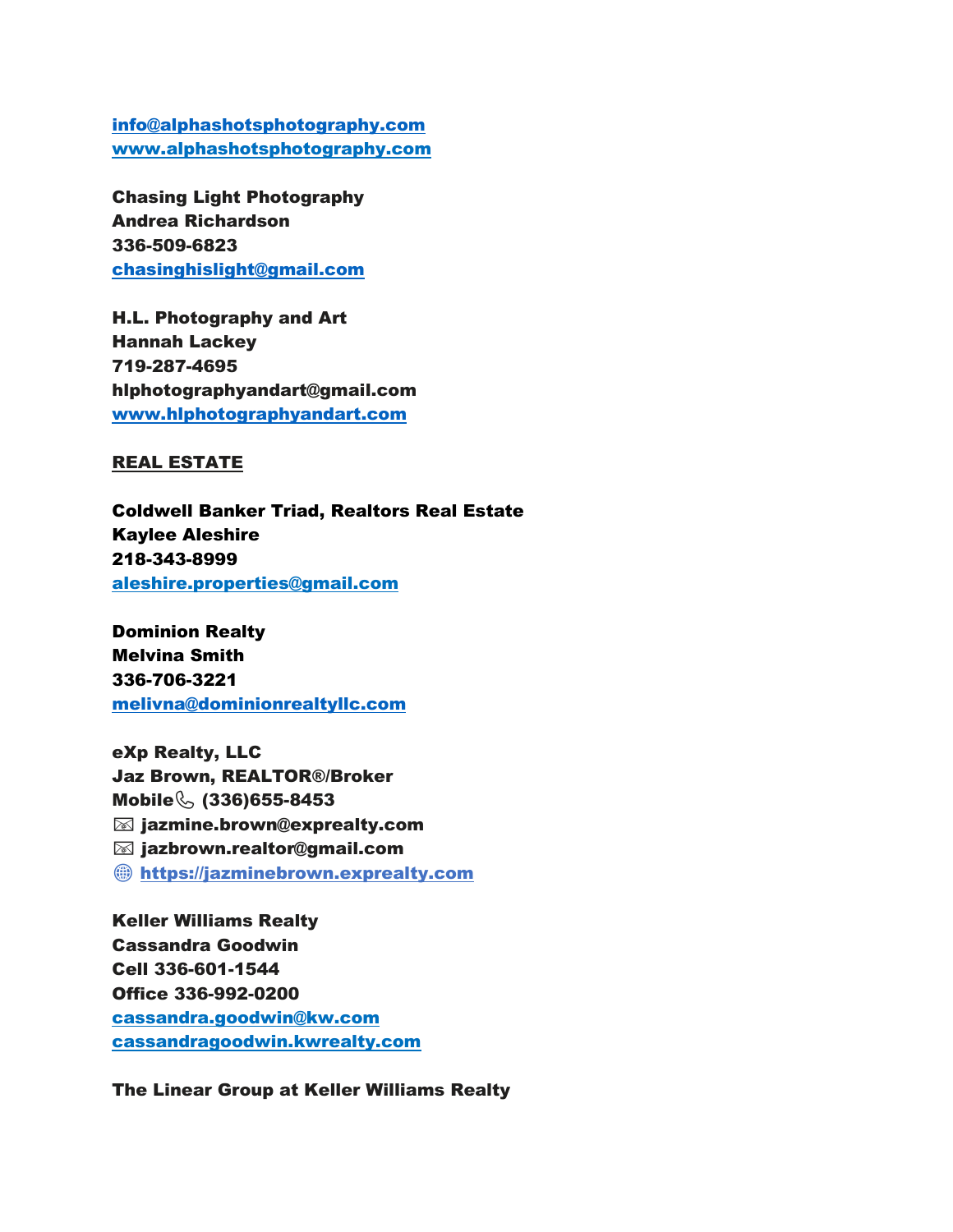Paul Linear, Broker/REALTOR® 678-549-3893 [plinear@kw.com](mailto:plinear@kw.com) Yvonne Linear, Broker/REALTOR® 770-617-4934 [ylinear@kw.com](mailto:ylinear@kw.com)

Wilkinson Triad Realty Margo Eberle 336-587-6440 [Margo.eberle@gmail.com](mailto:Margo.eberle@gmail.com)

#### RESIDENTIAL LOAN OFFICER

Rock Mortgage Purvee Patel Senior Loan Officer 978-996-1816 [ppatel@rockmortgagelending.com](mailto:ppatel@rockmortgagelending.com) www.RockMortgageLending.com/PurveePatel

#### RETAIL STORE

The Gospel Den Sylvia Tarpley 336-676-5270 [thegospelden@gmail.com](mailto:thegospelden@gmail.com) [www.thegospelden.com](http://www.thegospelden.com/)

#### RETIREMENT

AmeriLife of Greensboro, LLC Annuities, Final Expense Insurance, Individual Major Medical, Vision, Dental, Life Insurance, Long term care, Medicare renewals with supplemental insurance, and Prescription Drug Plans. Rachael M. Peterson 336-339-7735 [www.RachaelPeterson.alagent.net](http://www.rachaelpeterson.alagent.net/) [Rachael.Peterson@AmeriLifeAgent.com](mailto:Rachael.Peterson@AmeriLifeAgent.com)

#### SEWING